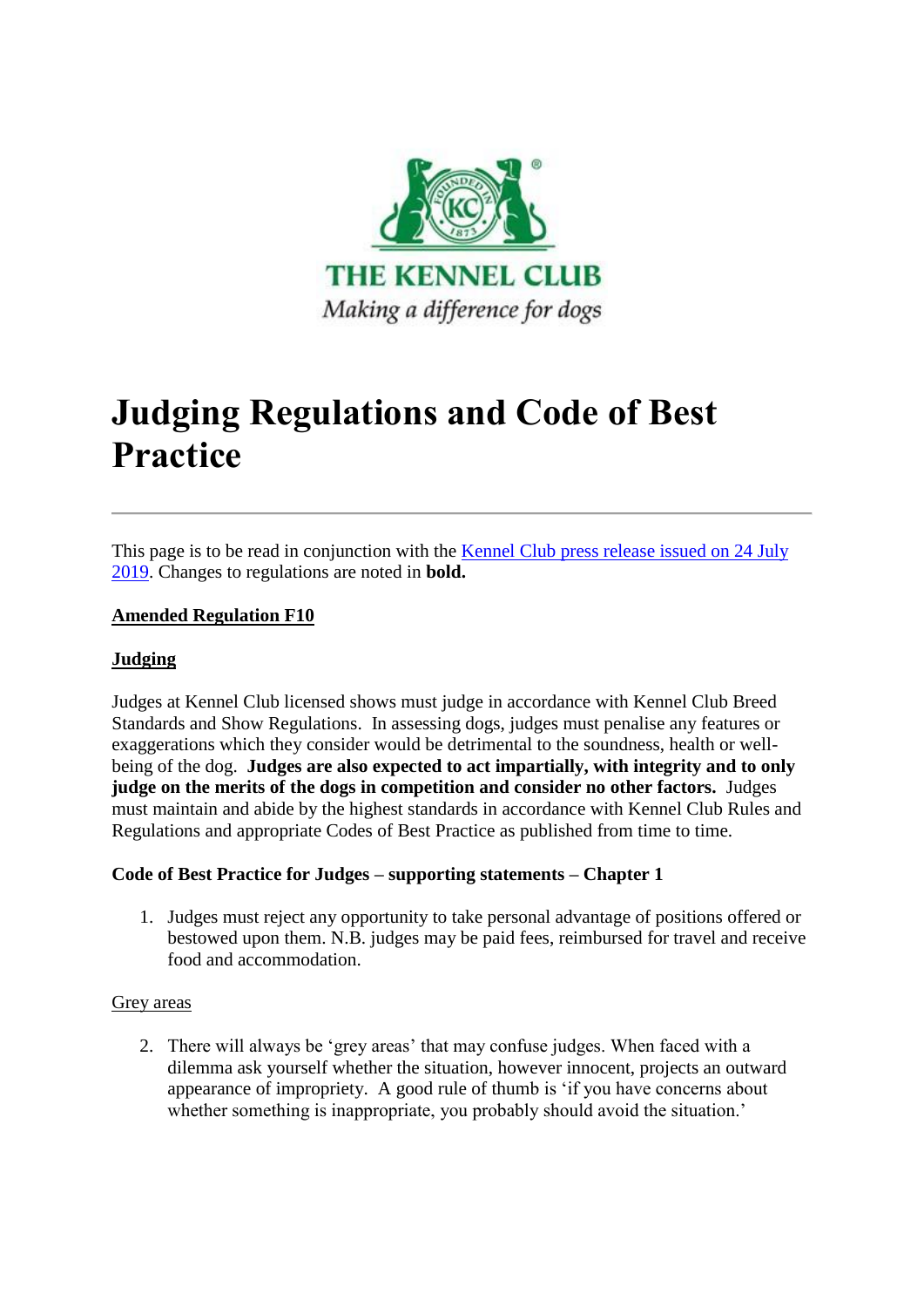- 3. Judges are often singled out for critical observation by others. Therefore, always keep in mind that perfectly innocent actions or statements can be misconstrued. This includes but is not restricted to participation in public forums and on social media.
- 4. Actions that bring embarrassment to the Kennel Club, fellow judges or the canine world in general could be subject to disciplinary action which could affect future judging privileges.
- 5. As a judge you will be invited to attend social functions such as club dinners where exhibitors will be present. Take care to avoid even the appearance of impropriety with anyone who might appear in your ring. You may occasionally find that you will have to tactfully change the subject or excuse yourself from a conversation that involves breeds or exhibitors whom you are likely to judge.
- 6. All these aspects of avoiding the appearance of impropriety include taking part in any social media discussion. Judges must avoid social media discussion about dogs or breeds ahead of or after a judging appointment. Taking part in discussion on a breed or worse a particular dog or dogs ahead of or after a judging appointment is unacceptable and could lead to disciplinary action.
- 7. Ahead of an appointment judges should always be circumspect in their interactions with potential exhibitors to avoid the perception of impropriety and/or bias. Exhibitors expect a level playing field and mixing socially with potential exhibitors should be avoided.
- 8. Similarly, you must avoid travelling to shows with an exhibitor or accepting invitations to stay overnight with an exhibitor whose dogs you are likely to judge.
- 9. With common sense, judges can easily avoid a situation which might raise ethical questions.
- 10. Whenever you have a question about a judging procedure or conduct, consult the Kennel Club, which should be the first port of call to discuss questions concerning best practice as a judge.

# **New and amended Regulations**

# **F(1)20 – Judges and Judging**

## **New sub-paragraphs and amendments to existing regulations**

# **e. A judge must not alter the ownership of a dog in order to allow that dog to be entered for exhibition at a show where that judge is officiating.**

f. Judges may not **enter,** exhibit, prepare a dog for exhibition or handle a dog in the ring at a Show at which they are officiating (vide  $F(1)29a(9)$ )

# **p. A judge must request that a dog be withdrawn from competition if the judge has a conflict of interest with the dog and/or its owner.**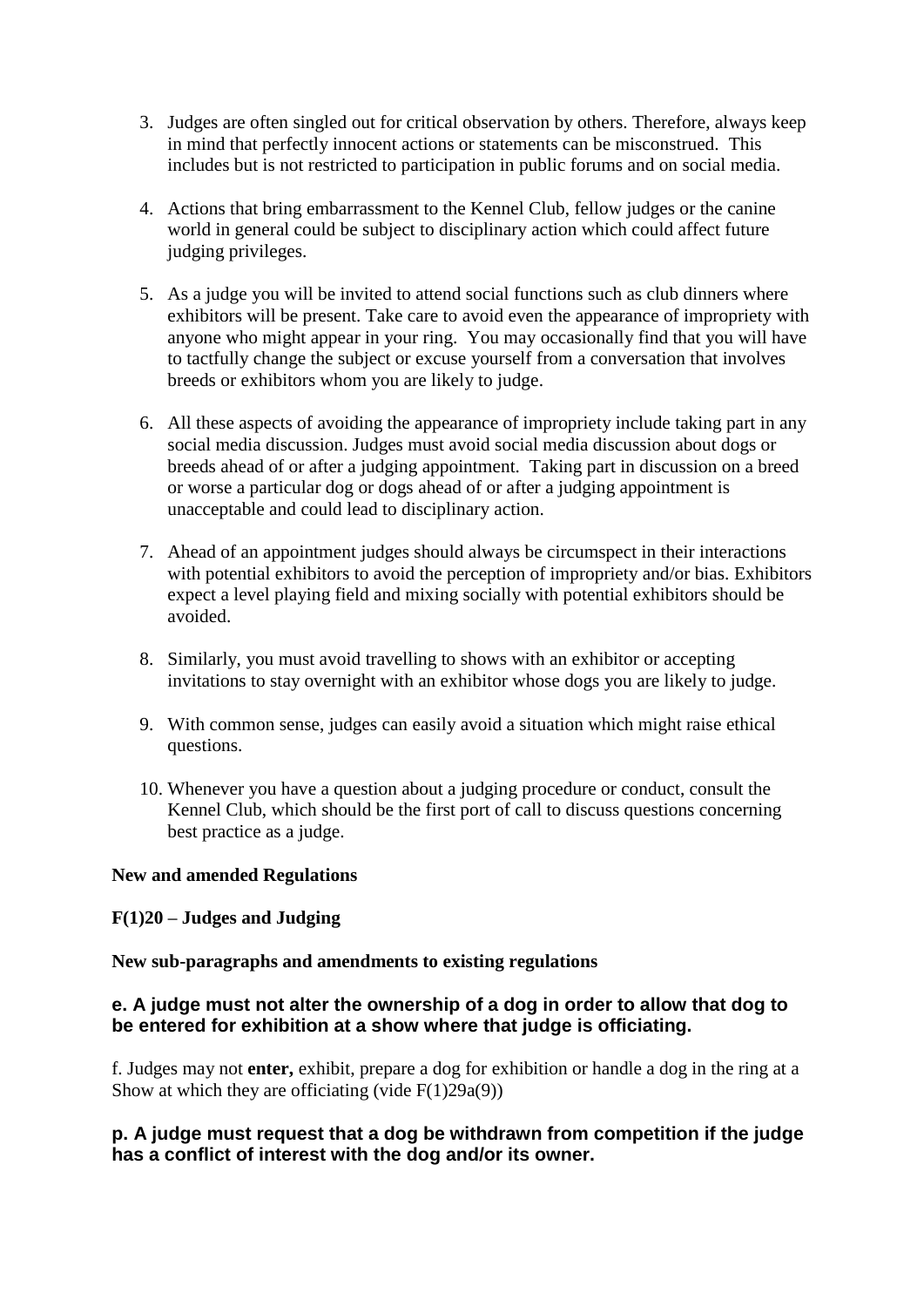# **F(1)29 Disqualification and Forfeit of Awards**

a. A dog may be disqualified by the Board from any award, whether an objection has been lodged or not, if **proven** amongst other things to have been:

(9) Entered or exhibited for competition, or handled in the ring by a Judge of dogs at that Show.

(11) Registered or recorded as owned by the scheduled Judge **or any member of his/her immediate household or immediate family** within a period of twelve months prior to the Show. This shall not apply to dogs owned by a Judge appointed in an emergency.

(12)Handled at a show, boarded or prepared for exhibition within the previous twelve months by the scheduled Judge **or any member of his/her immediate household or immediate family**. This shall not apply to a Judge appointed in an emergency.

## **Code of Best Practice for Judges – supporting statements – Chapter 1**

11. Definition of 'member of immediate family' extends to first and second generations.

For example:

- a dog cannot be exhibited under a judge if it has been registered or recorded as owned by the judge or the judge's spouse or child or anyone permanently residing with the judge within 12 months of the show.
- a dog cannot be exhibited if it has been handled at a show, boarded or prepared for exhibition by the scheduled judge or the judge's spouse or child or any one permanently residing with the judge within 12 months of the show.

# **F(1)8 Entry for Exhibition**

## **New sub paragraphs**

**An entry must not be made at any show under a judge of any dog where said judge or any member of his/her immediate household or immediate family has been known to have owned, handled at a show, boarded or prepared such dog for exhibition within 12 months prior to the Show. This regulation shall not apply to judges appointed in an emergency.**

**j. An entry must not be made at any show under a judge of any dog where said judge has bred the dog. This Regulation shall not apply to judges appointed in an emergency.**

# **k. An exhibitor must not enter or exhibit a dog under a judge which creates a conflict of interest between the dog, exhibitor and/or judge.**

## **Code of Best Practice for Judges – supporting statements Chapter 1**

12. Judges start in the sport as breeders and exhibitors. It is natural to want to continue these activities after becoming a judge. Exhibiting and judging can be combined